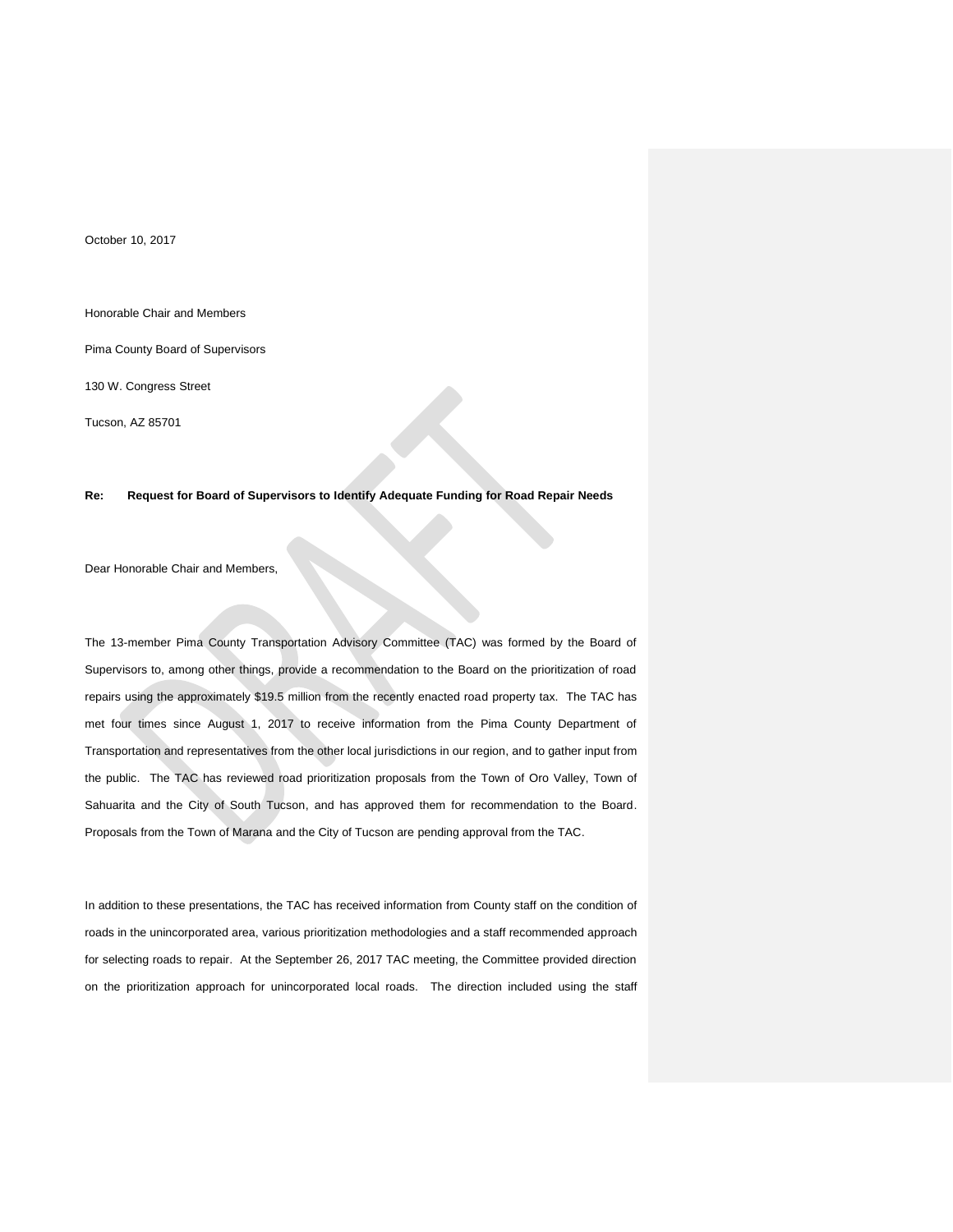proposed methodology of focusing on roads with a Pavement Surface Evaluation Rating of 5 (Poor) and prioritizing them based on traffic volume, with an allowance for subsequent committee, adjustments to include roads with other ratings... A final TAC road prioritization recommendation will be submitted for Board consideration in December.

At the same meeting, the TAC received a presentation by County staff indicating the total cost to bring all arterial, collector and local roads in the unincorporated area up to a Fair condition exceeded \$300 million. The TAC was also informed that when combined with the road repair needs of the City of Tucson, the total cost exceeds \$1 billion. The presentation included a summary of various potential funding options outlined in the County Administrator's September 19, 2017 correspondence to the Pima County Sales Tax Advisory Committee. Many of these options have the potential to generate significantly more revenue annually for road repair than the recently enacted road property tax.

Based on this information, the ensuing TAC discussion focused heavily on the shortcomings of the property tax transportation funding initiative generating approximately \$20 million per year, if approved as part of the annual budget, to address a regional road repair problem that exceeds \$1 billion. The TAC unanimously supported the position that the current property tax approach is severely inadequate to repair roads within any reasonable period of time. The likely outcome of the TAC's recommended list of roadways receiving the property tax revenues will result in a miniscule effort to improve the overall roadway network condition. Therefore, your constiuents will be further frustrated with Pima County's inability to invest in the roadways of concern to them for many years in the furture.

As such, the TAC informs the Board of Supervisors that our assignment of distributing this fiscal year's property tax revenues for road repairs is a futile exercise. We are deciding the content of a two-year list of roadways to improve without having any assurance that property tax funding will be made available beyond the current fiscal year. We implore the Board to explore all possible road repair funding options and to unanimously enact funding solutions that will fully meet the identified needs.

**Deleted:** member

**Deleted:** such as Failed

**Deleted:** applying

**Deleted:** voted to send this letter strongly urging

**Deleted:** to take action